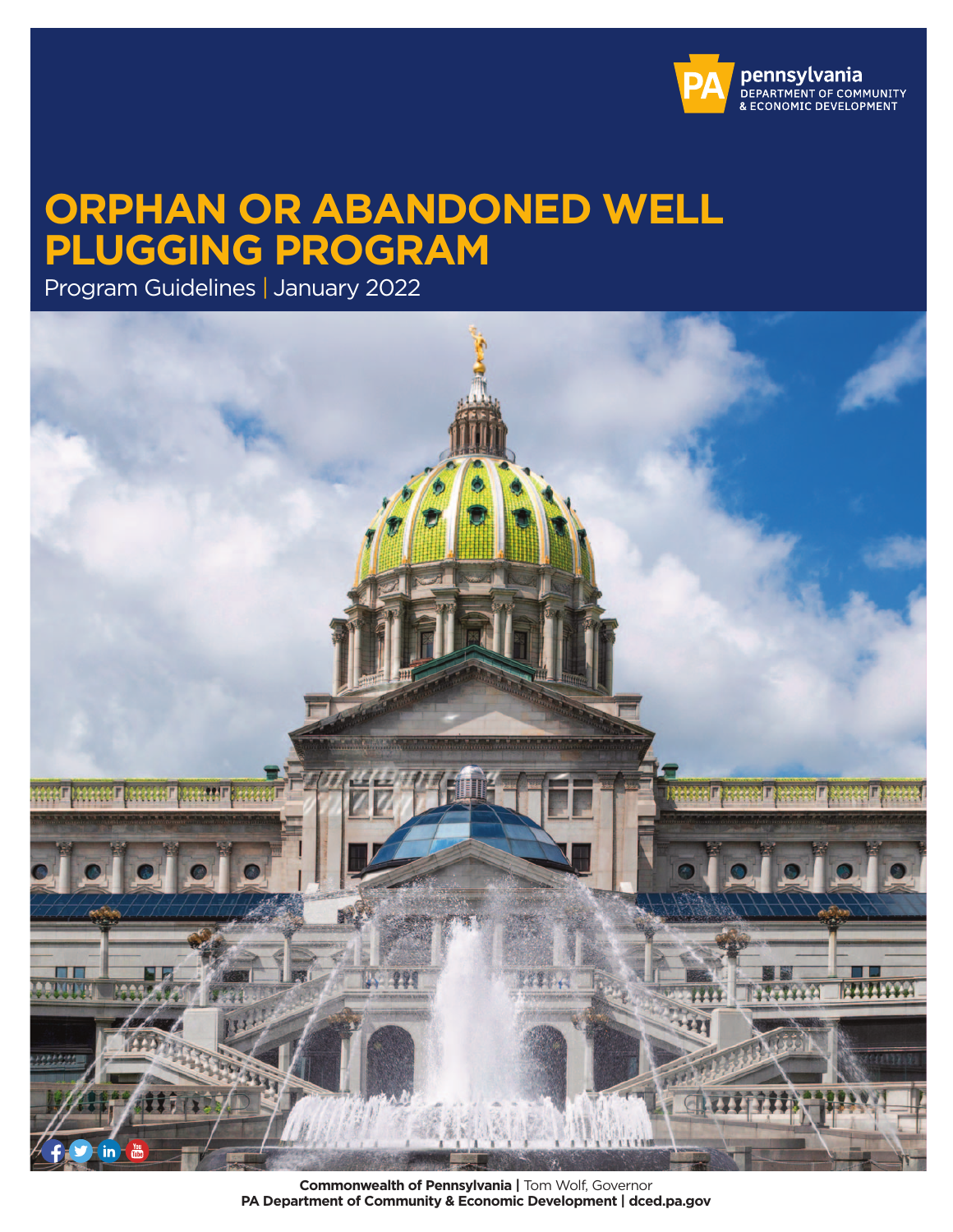# <span id="page-1-0"></span>**Table of Contents**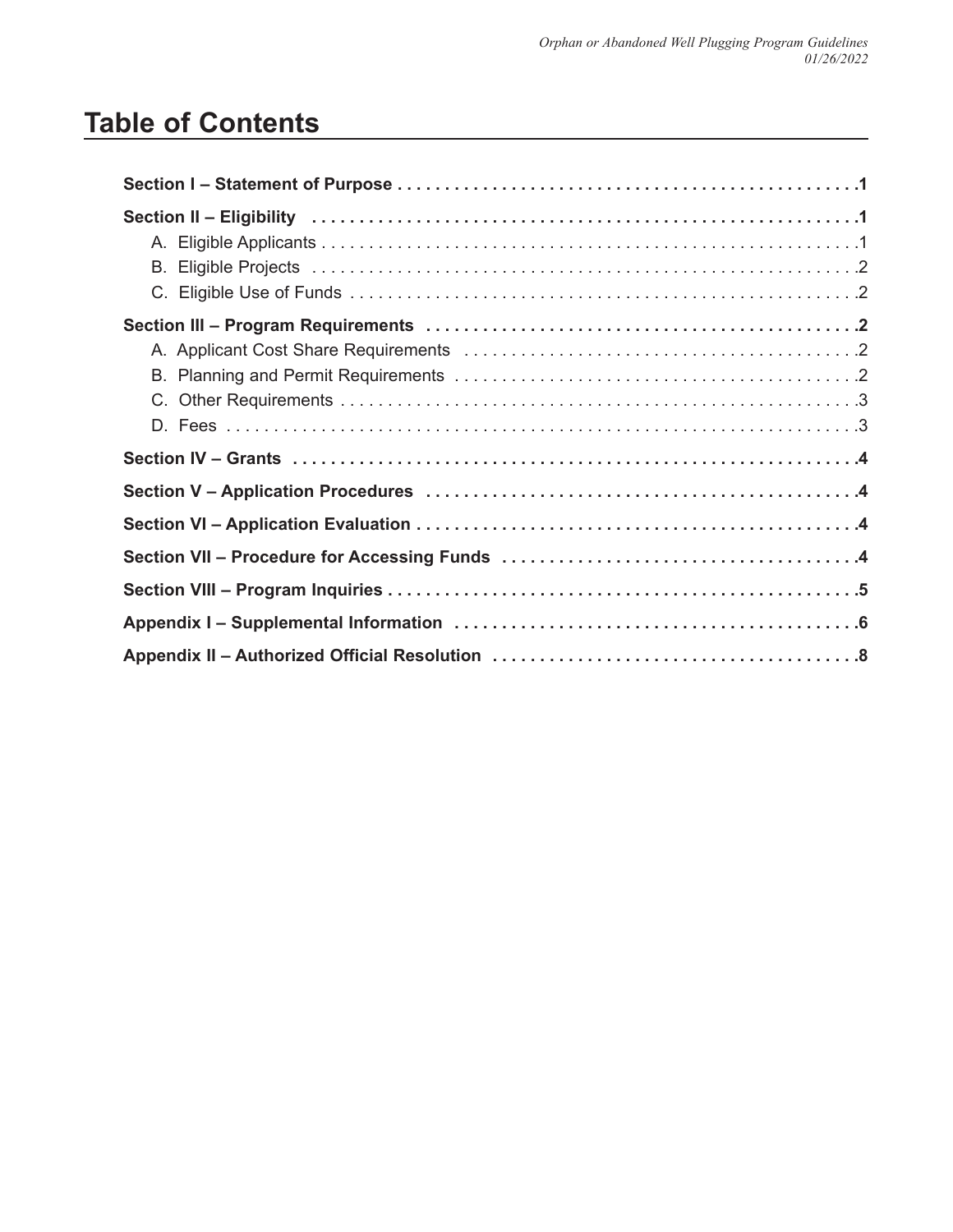# **Section I – Statement of Purpose**

Act 13 of 2012 (Act of February 14, 2012 (P.L. 87, No. 13) (58 Pa.C.S. §2315(a) and (a.1)(1)(ii)) establishes the Marcellus Legacy Fund and allocates funds to the Commonwealth Financing Authority (the "Authority") for funding orphan or abandoned well plugging projects. Pennsylvania has hundreds of thousands of oil and gas wells drilled since 1859. This program provides a mechanism to clean out and plug abandoned and orphaned wells that have the potential to cause health, safety or environmental concerns.

Additionally, these projects could qualify for relief from future liability through the Good Samaritan Act. For more information and instructions for relief under this act, please see the following link: [http://www.depgreenport.state.pa.us/elibrary/GetFolder?FolderID=3897.](http://www.depgreenport.state.pa.us/elibrary/GetFolder?FolderID=3897)

Examples of successful Good Samaritan well plugging projects can be found on DEP's Oil and Gas Mapping Page by selecting Good Samaritan Projects on the bottom left of the page: <http://www.depgis.state.pa.us/PaOilAndGasMapping/OilGasWellsStrayGasMap.html>

# **Section II – Eligibility**

# **A. Eligible Applicants**

Any of the following entities may apply for a grant under the Orphan or Abandoned Well Plugging Program (OAWP):

- 1. **Municipality** Any county, city, borough, incorporated town, township or home rule municipality.
- 2. **Councils of Governments** An entity organized by units of local government under an intergovernmental agreement, which provides cooperative planning, coordination and technical assistance to its member governments on issues of mutual concern that cross jurisdictional lines, and which does not act under the direction and control of any single member government.
- 3. **Authorized Organization –** An entity involved in research, restoration, rehabilitation, planning, acquisition, development, education or other activities, which furthers the protection, enhancement, conservation, preservation or enjoyment of this commonwealth's environmental, conservation, recreation or similar resources. The organization must be a tax-exempt institution under section  $501(c)$  (3) of the Internal Revenue Code of 1986 (Public Law 99-514, 26 U.S.C. § 501(c) (3)) and registered with the Bureau of Charitable Organizations or an educational institution involved in these authorized activities or a municipal authority.
- 4. **Institution of Higher Education –** An entity that is an accredited university, college, seminary college, community college or two-year college.
- 5. **Watershed Organization** An entity recognized by the PA Department of Conservation and Natural Resources or the PA Department of Environmental Protection that was established to promote local watershed conservation efforts in an identified watershed.
- 6. **For Profit Businesses –** other than "producers" of natural gas as defined in Act 13.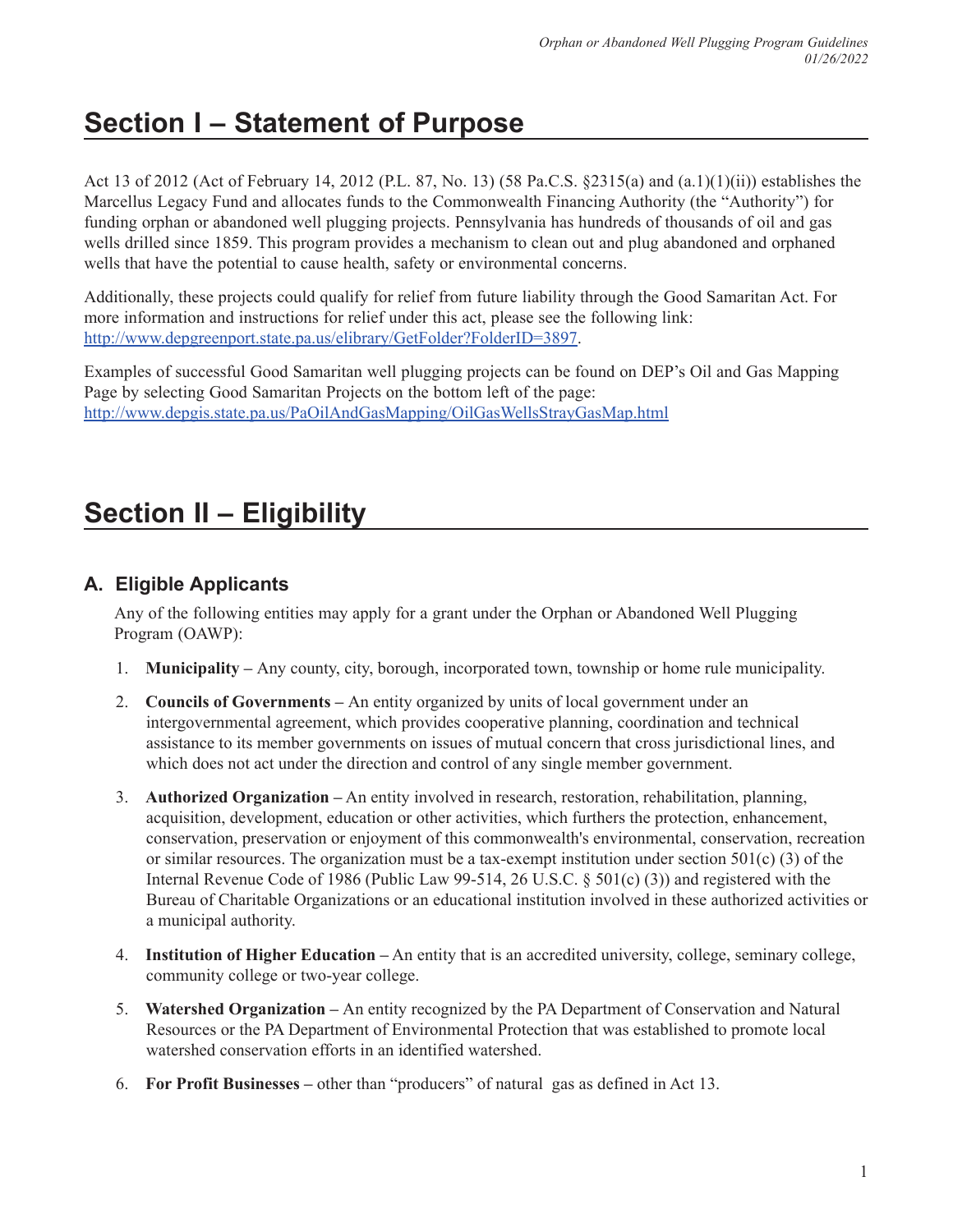# **B. Eligible Projects**

Eligible projects include the cleaning out and plugging of abandoned and orphan oil and gas wells; stray gas mitigation systems; and well venting projects.

## **C. Eligible Use of Funds**

Funds may be used by the applicant to pay for any of the following project costs:

- 1. Construction of a stray gas mitigation system (which typically includes a methane vent stack and/or ventilation system); replugging improperly plugged and abandoned pre-Act wells; cleaning out and plugging abandoned oil and gas wells. Construction contingencies are limited to 5% of actual construction costs.
- 2. Site preparation and site restoration costs.
- 3. Plugging rig mobilization and demobilization costs.
- 4. Installation of security measures, if needed.
- 5. Engineering/inspection costs. Maximum of 10% of the grant award.
- 6. Permit fees.
- 7. Costs to secure appropriate bonds and insurance.
- 8. Administrative costs of the applicant necessary to administer the grant. Administrative costs will include advertising, legal, and audit costs as well as documented staff expenses. Administrative costs shall not exceed 2% of the grant.

Ineligible costs include but are not limited to public relations, outreach, communications, lobbying, litigation, fees for securing other financing, interest on borrowed funds, application preparation fees and other costs incurred prior to the approval of grant funds.

# **Section III – Program Requirements**

## **A. Applicant Cost Share Requirements**

An eligible applicant shall provide easements and rights-of-way, and landowner commitments to allow project access, relocation of buildings and utilities, reclamation of access roads, erosion and sedimentation controls, revegetation at the project site and access.

## **B. Planning and Permit Requirements**

All recipients of funding for construction projects where federal, state, or local planning or permit approvals are required, must state in the application that the project will secure the necessary planning and permit approvals for the project prior to beginning construction.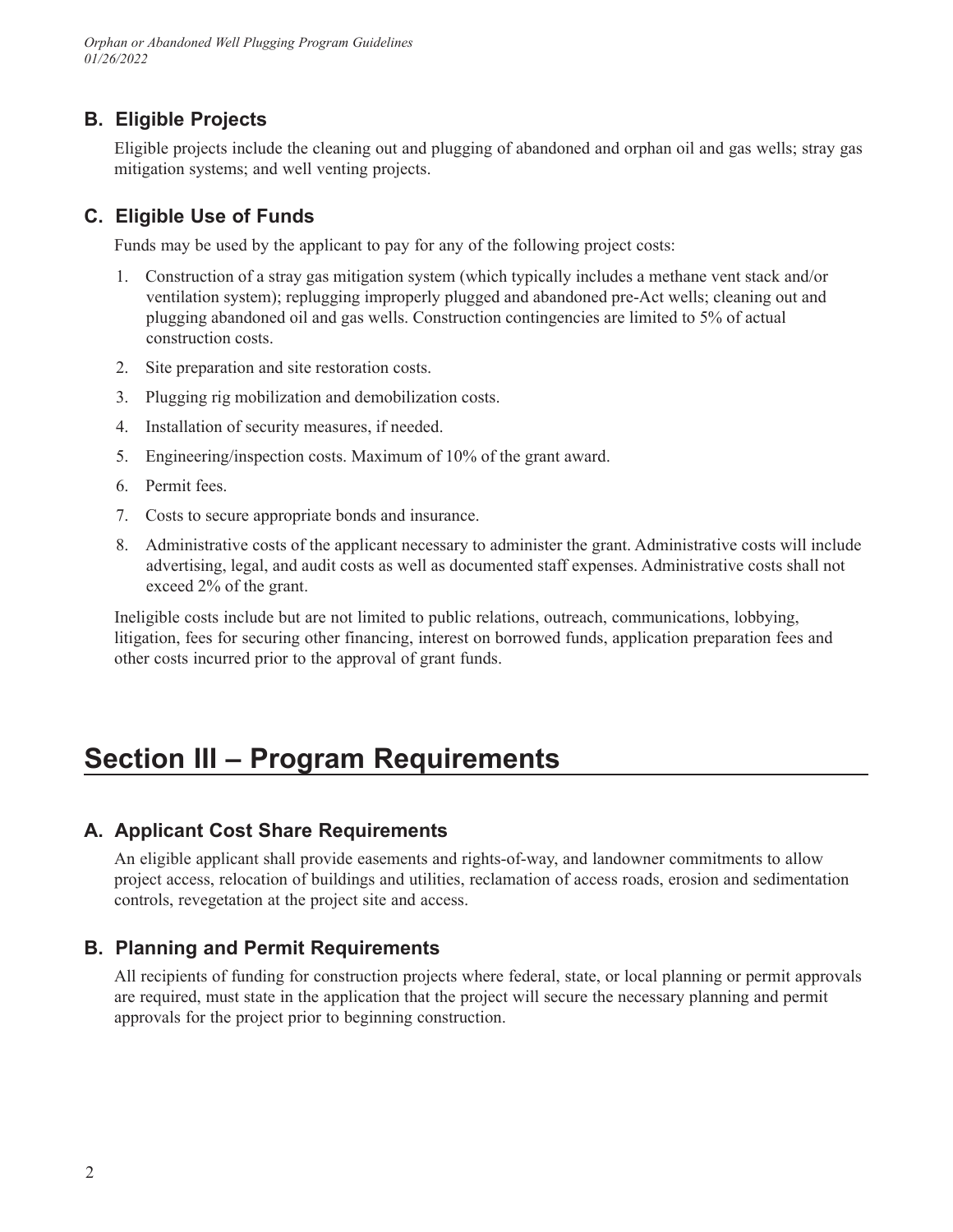# <span id="page-4-0"></span>**C. Other Requirements**

### 1. **Conflicts of Interest**

An officer, director, or employee of an applicant who is a party to or who has a private interest in a project shall disclose the nature and extent of the interest to the governing body of the applicant and may not vote on any action of the applicant concerning the project, nor participate in the deliberations of the applicant concerning the project.

### 2. **Nondiscrimination**

No assistance shall be awarded to an applicant under this program unless the applicant certifies that the applicant shall not discriminate against any employee or against any person seeking employment by reason of race, gender, creed, color, sexual orientation, gender identity or expression, or in violation of the Pennsylvania Human Relations Act, which prohibits discrimination on the basis of race, color, religious creed, ancestry, age, sex, national origin, handicap or disability, or in violation of any applicable federal laws. All contracts for work to be paid with grant funds must contain the commonwealth's official nondiscrimination clause.

### 3. **Project Records**

The applicant must maintain full and accurate records, retained as Daily Activity Logs, with respect to the project and must ensure adequate control over related parties in the project. The Authority requires access to such records, as well as the ability to inspect all work, invoices, materials, and other relevant records at reasonable times and places to authorize daily activities and expenditures. Upon request of the Authority, the applicant must furnish all data, reports, contracts, documents, and other information relevant to the project.

### 4. **Pennsylvania Prevailing Wage Act**

All the construction work associated with the project may be subject to the Pennsylvania Prevailing Wage Act, as determined by the Pennsylvania Department of Labor and Industry.

### 5. **Certification of Expenses**

The applicant shall sign a payment request form certifying that the expenses were incurred and were in accordance with the scope of work approved by the CFA. In lieu of a formal project audit and prior to final closeout of the grant agreement, the applicant shall be required to submit copies of all canceled checks verifying the expenditure of the Orphan or Abandoned Well Plugging Program proceeds. Bank statements may also be submitted if electronic payment of the expenditure occurred.

### 6. **Bidding Requirements**

Applicants must comply with all applicable federal, state, and local laws and regulations dealing with bidding and procurement.

### 7. **Guideline Provisions**

The Orphaned and Abandoned Well Plugging guideline provisions may be modified or waived by the Authority unless otherwise required by law.

## **D. Fees**

The Commonwealth Financing Authority charges a \$100 non-refundable application fee for Orphan or Abandoned Well Plugging Program applications. The application fee must be paid electronically by credit or debit card or electronic check through our secure, third-party vendor. Payment of the application fee must be completed prior to the certification and submission of the Electronic Single Application. Detailed payment instructions will be provided on the Certification Tab of the Electronic Single Application once all required fields have been completed.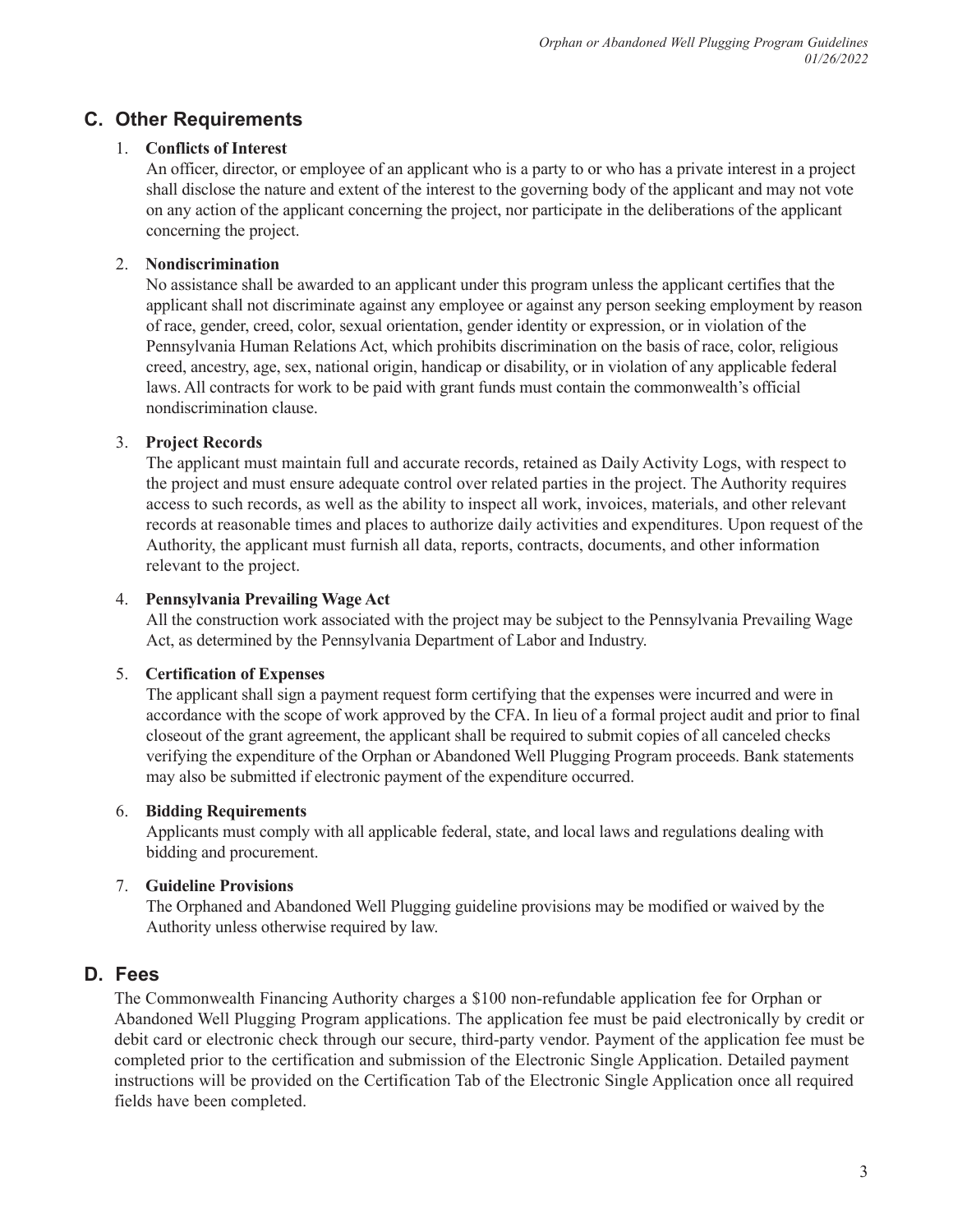# <span id="page-5-0"></span>**Section IV – Grants**

- 1. Grants shall not exceed a total of \$1,000,000 for any project.
- 2. Commencement of work prior to receiving Authority approval will result in the project being ineligible for funding consideration.
- 3. To be eligible for reimbursement, project costs must be incurred within the time frame established by the grant agreement.

# **Section V – Application Procedures**

- 1. To apply for funding, the applicant must submit the electronic on-line PA Department of Community and Economic Development Single Application for Assistance located at [www.esa.dced.state.pa.us.](https://www.esa.dced.state.pa.us/login.aspx?var=5) Required supplemental information outlined in Appendix I of these guidelines must be attached electronically to the application as directed on the Addenda tab. For technical inquiries regarding the submission of the on-line application, contact the Customer Service Center at (800) 379-7448 or (717) 787-3405.
- 2. Applications will be accepted between February 1st and May 31st of each year. All applications and required supplemental information must be received by May 31st.

# **Section VI – Application Evaluation**

The CFA will review and evaluate applications based on cost, strategic importance, and impact.

# **Section VII – Procedure for Accessing Funds**

Upon approval of an application by the CFA, a grant agreement and commitment letter will be electronically issued to the applicant explaining the terms and conditions of the grant. The Grantee must provide the names, titles and e-mail addresses for two authorized individuals to receive and electronically sign the grant agreement. The grant agreement must be electronically signed and returned to the CFA within 45 days of the date of the commitment letter or the offer may be withdrawn by the CFA.

The applicant shall obtain the services of a professional engineer or geologist licensed in Pennsylvania who will certify to the Authority during construction that the expenses were incurred and were in accordance with the plans approved by the Authority. The Authority will release funds to the applicant at not less than 30-day intervals.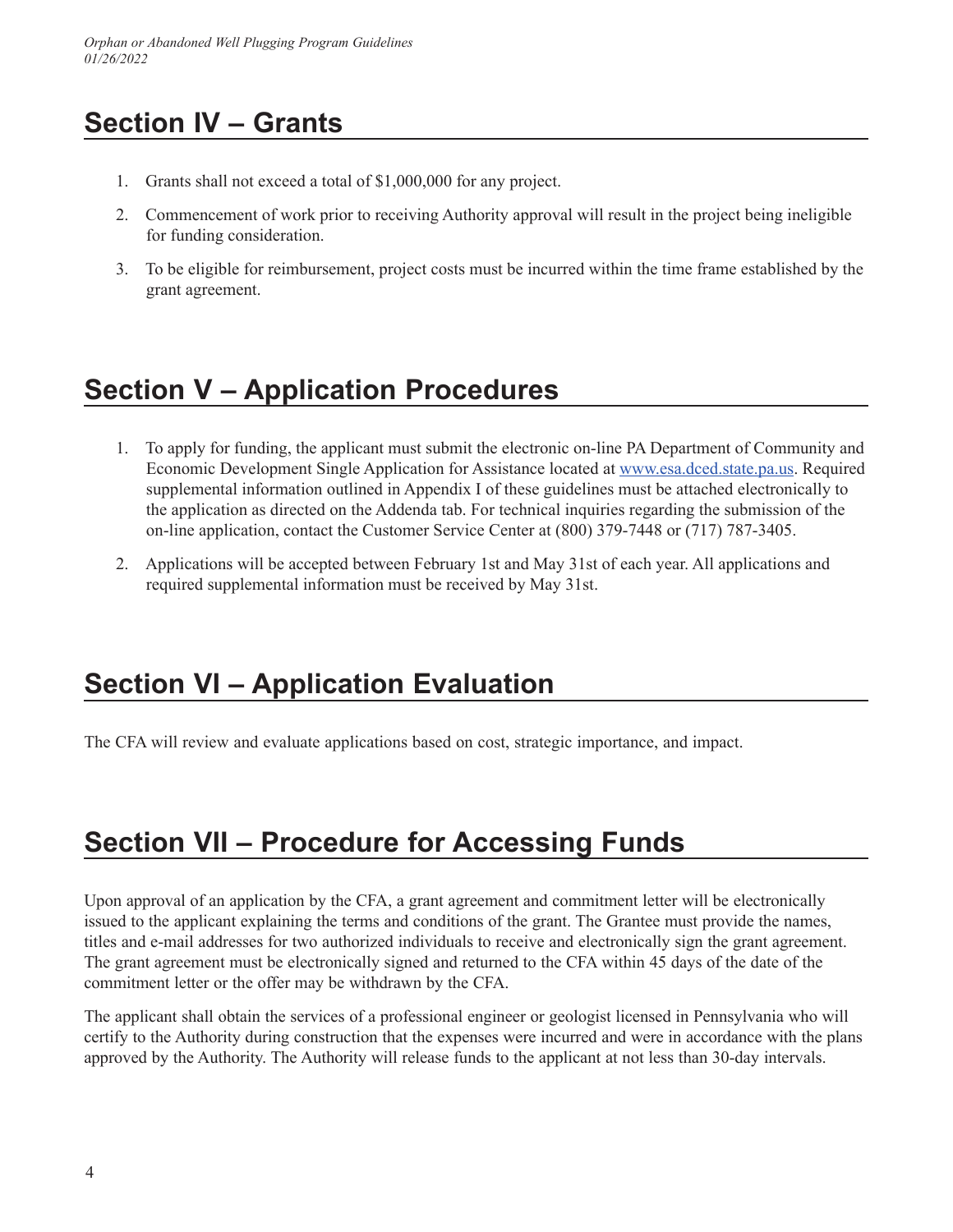# <span id="page-6-0"></span>**Section VIII – Program Inquiries**

Program inquiries should be directed to:

PA Department of Community and Economic Development Office of Business Finance and Workforce Development – CFA Programs Division Orphan or Abandoned Well Plugging Program Commonwealth Keystone Building 400 North Street, 4th Floor Harrisburg, PA 17120-0225

Telephone: (717) 787-6245 Fax: (717) 772-3581 E-mail: [ra-dcedsitedvpt@pa.gov](mailto:ra-dcedsitedvpt@pa.gov)

These guidelines can also be accessed online at [dced.pa.gov](https://dced.pa.gov/)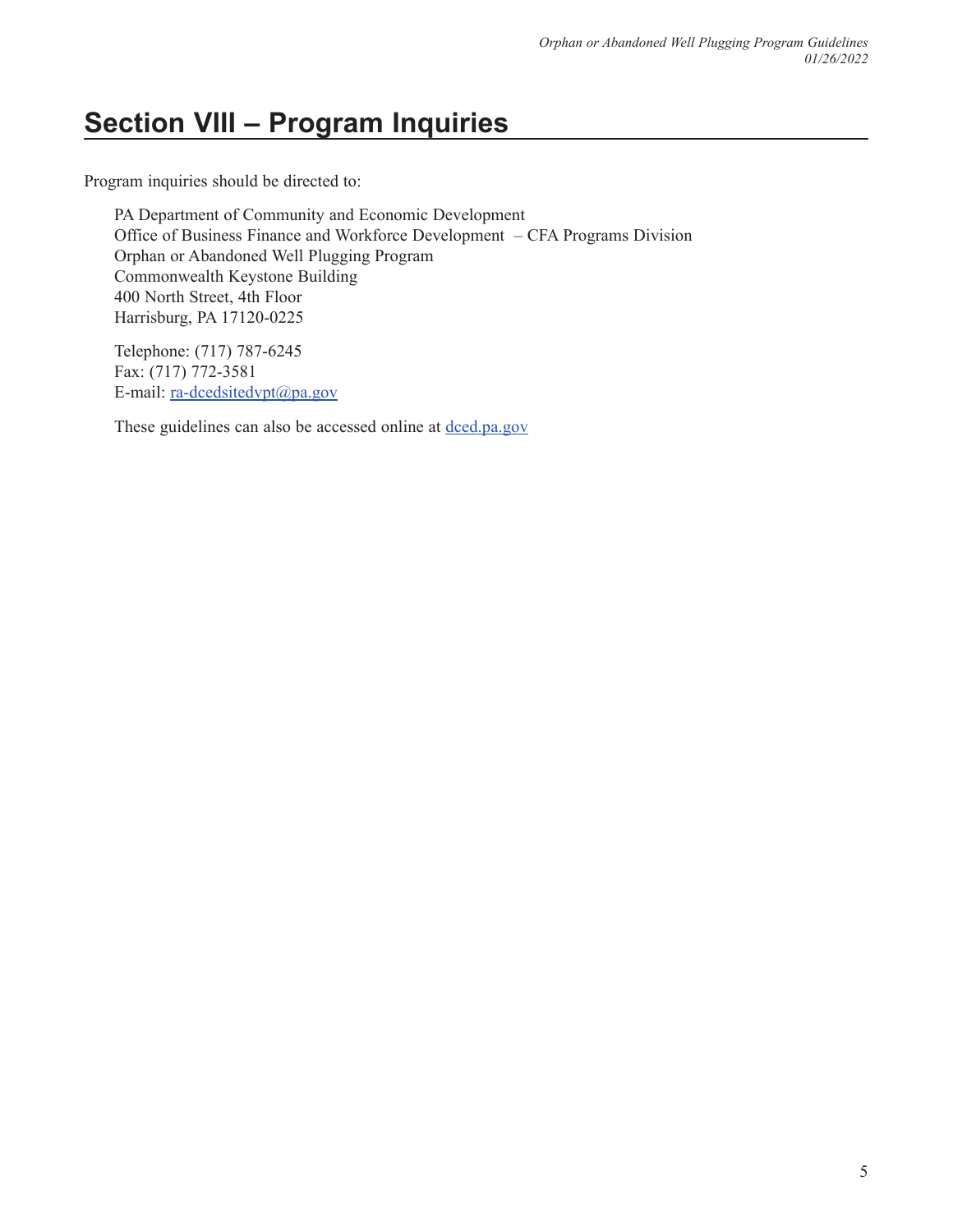# <span id="page-7-0"></span>**Appendix I – Supplemental Information**

In addition to completing the PA Department of Community and Economic Development Single Application for Assistance, please include the following items when applying for a grant under this program:

#### **Exhibit 1: Project Description**

A project narrative including the following information:

- a. a map detailing where the well or wells are located;
- b. historical information suggesting the need for the project;
- c. the number of homes, individuals, businesses, and/or industrial sites that will benefit from the project;
- d. the scope of work and cost-effectiveness of the project.

Eligible projects must show that a problem exists within a municipality and that the costs can be economically justified when compared to the benefits a project provides in reduced environmental damages and promotion and maintenance of public health and safety; the ability of the eligible applicant to complete the project with adherence to relevant Federal and State statutes and regulations, including Chapter 32, 58 Pa.C.S. §§ 3201–3274, (the "2012 Oil and Gas Act") the Oil and Gas Plugging regulations as prescribed under 25 Pa. Code §§ 78.91–78.98, or other standards.

### **Exhibit 2: Well Data Sheet**

A well data sheet that includes: API number (if known), well operator (if known), farm name, 7 1/2" U.S.G.S. topographic map location, directions to the well, well location, well casing strings as noted/measured at the surface, and well condition.

### **Exhibit 3: Cost Estimate**

A detailed construction cost estimate depicted as a Schedule of Unit Prices showing the breakdown of itemized quantities and prices, prepared by an engineer or other qualified professional.

### **Exhibit 4: Construction Drawings**

A set of construction drawings showing project details including but not limited to plans, profiles, payment section, structural details, erosion and sedimentation control plan, and miscellaneous details.

### **Exhibit 5: Permits**

List of all state, federal, and local planning and permit approvals that will be needed.

### **Exhibit 6 Matching Funds Commitment**

Provide funding commitment letters from all other project funding sources (including equity commitments).

- Funding commitments or term sheets provided by lending institutions must include the term, rate, and collateral conditions, and must be signed and dated.
- Funding commitments of equity from the applicant or private third party must be signed and dated (indicating the amount of funds being committed) and be accompanied by documentation (such as audited financial statements) showing the ability to commit such funds.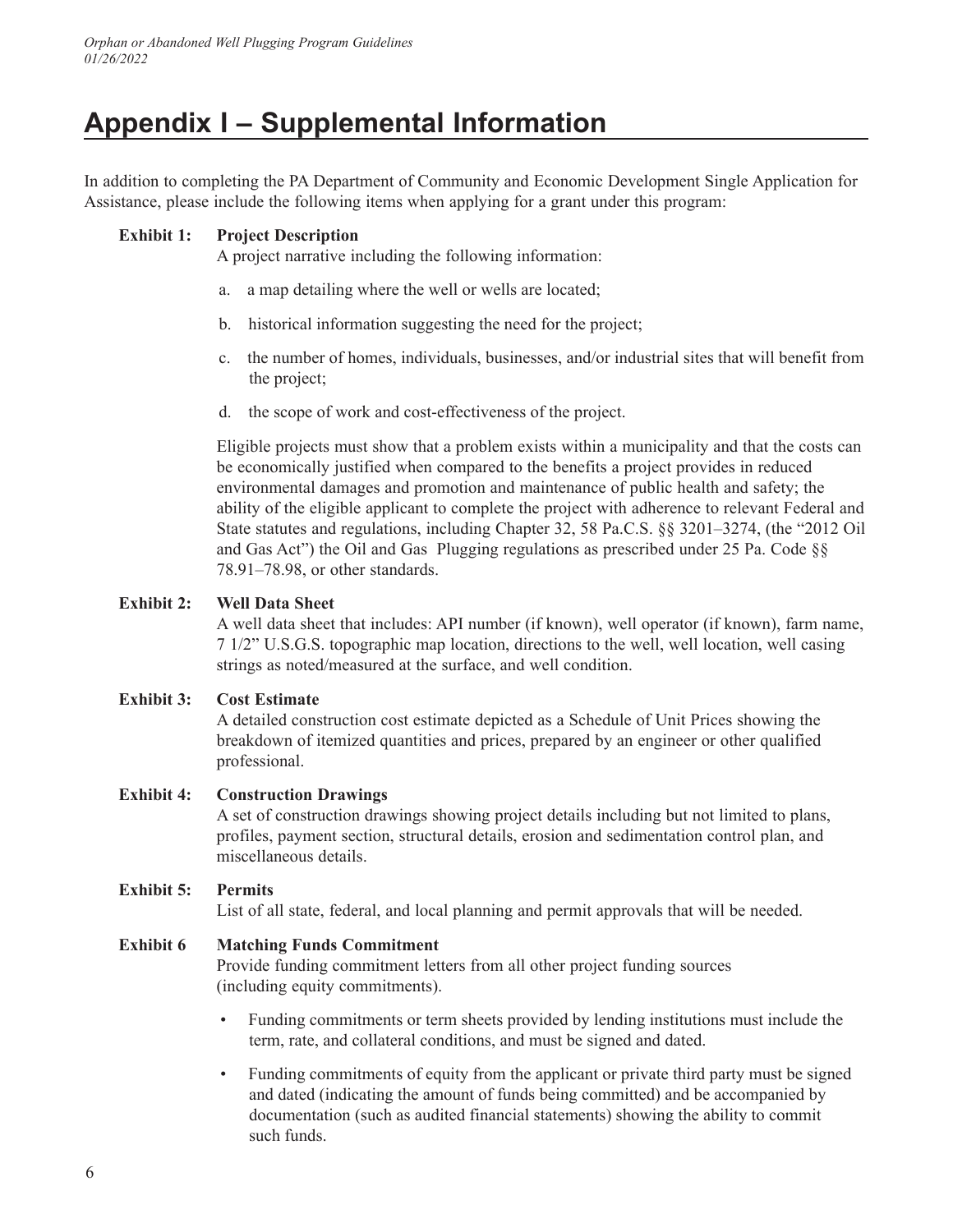#### **Exhibit 7: Well Plugging Experience**

A listing of all oil and gas well plugging experience.

### **Exhibit 8: Resolution**

For public sector applicants, provide a resolution duly adopted by the applicant's governing board formally requesting the grant, designating an official to execute all documents, describing briefly the project scope, and identifying the grant amount.